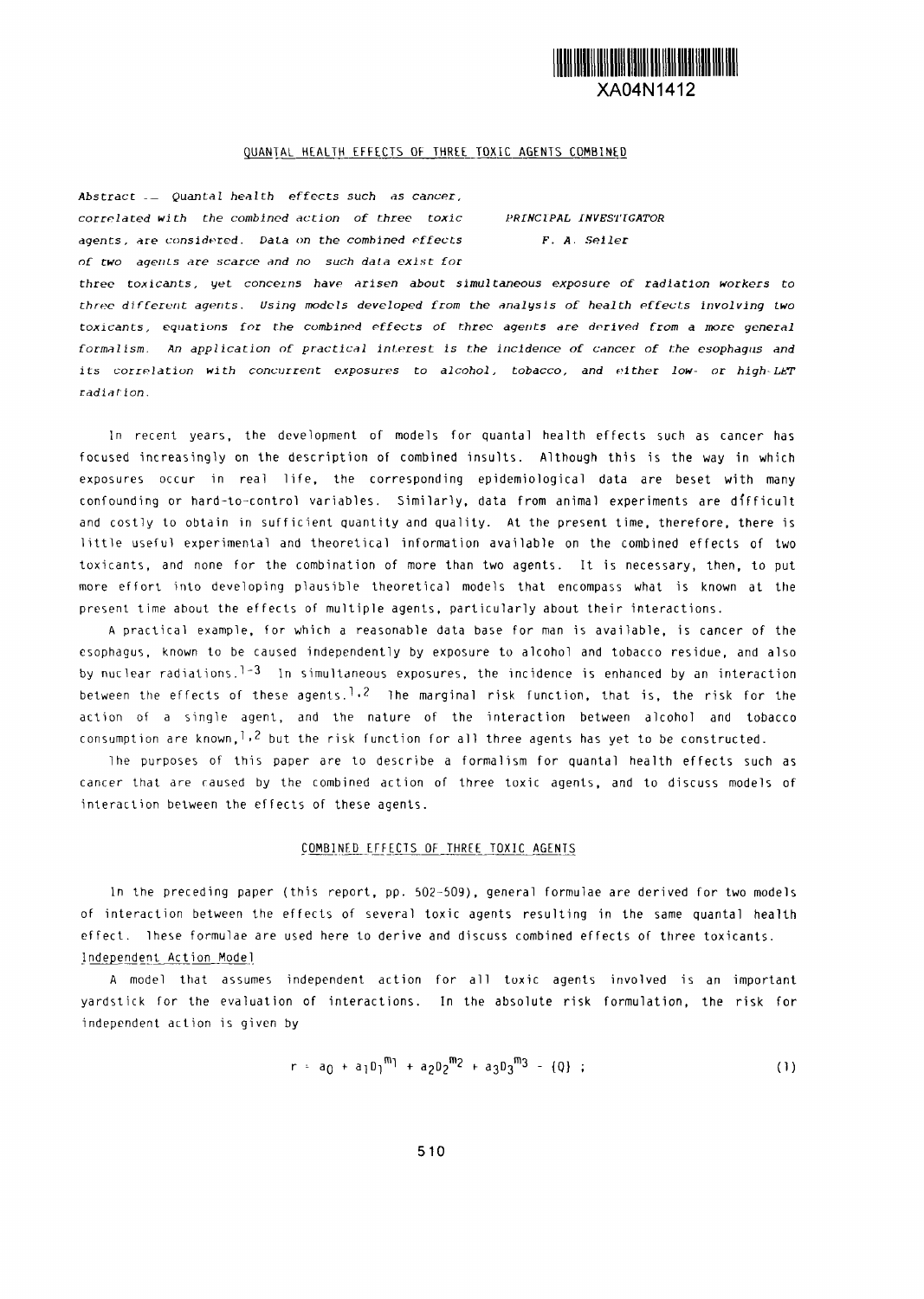Q is the overlap between the first four terms, as defined in the previous paper; an stands for the background risk of the health effect; the  $a_i$  are the risk coefficients for the toxic agents i; the  $D_i$  are the doses accumulated; and, the quantities m<sub>i</sub> are the exponents of the dominant terms in the dose-effect relationship for each agent.

In the relative risk formulation, the risk is

$$
r = a_0 [1 + b_1 D_1^{\text{m}} + b_2 D_2^{\text{m}} + b_3 D_3^{\text{m}} - \left\{ \frac{Q}{a_0} \right\} ] \tag{2}
$$

where the coefficients b<sub>i</sub> are defined by  $b_i \equiv a_i/a_0$ .

In many practical applications, the overlap Q is very small and can be neglected. Equations I and 2 are then just the sums of the marginal excess risks. Called 'additivity', this property is an often used criterion for independent action. For small risks, this usage is approximately correct, for sizeable marginal risks it is not, and Q must be calculated. Separable Action Model

In the few cases for which the algebraic form of the interaction between two toxic agents has been determined, the mathematical properties were those of a separable function,  $1,2,4$  that is, in each case, the relative risk function was separable into multiplicative factors that depend on only one toxic agent. The simplest possible form of these factors is the relative marginal risk for agent i, that is, the enhancement factor for the background risk due to that agent.

With the overlap assumed to be negligibly small, the risk is then

$$
r = a_0 [1 + b_1 b_1^m] [1 + b_2 b_2^m{}^2] [1 + b_3 b_3^m{}^3]. \qquad (3)
$$

Note that Equation 3 contains only one factor  $a_0$ , so that the model does not imply that the total risk is a product of the marginal risks, rather it implies that the total relative risk or total enhancement factor is the product of the relative risks.

# FSOPHAGEAL CANCER DATA

#### General Information

In the U.S., cancer of the esophagus has an incidence rate of  $3.10^{-5}$  per year. This incidence correlates with alcohol and tobacco consumption and with exposure to low-LEI radiation.<sup>1-3</sup> In epidemiological studies, a synergistic interaction between the effects of alcohol and tobacco residue has been demonstrated.<sup>1</sup> Synergisms were also found for similar cancers of the oral cavity and for cancer of the larynx.<sup>3,5</sup> No evidence for an interaction between radiation and either alcohol or tobacco residue is available at this time, although there is a synergism for cancer of the lung in smoking uranium miners.

In the periods covered by the epidemiological studies of esophageal cancer,  $1,6$  smoking and drinking were largely concurrent habits, so that marginal risks for alcohol and tobacco use are difficult to obtain. At present, they are best estimated from an analysis of the combined action of the two agents.

#### Marginal Risks for Alcohol and Tobacco Exposure

An analysis of epidemiological data on oral and esophageal cancer has shown<sup>2</sup> that, within statistics, the same risk function is obtained, both with regard to algebraic structure and with the numerical value of the risk coefficients. The marginal risk for lifelong tobacco use is

$$
r_t = a_0 [1 + (0.052 \pm 0.018) \dot{b}_t], \qquad (4)
$$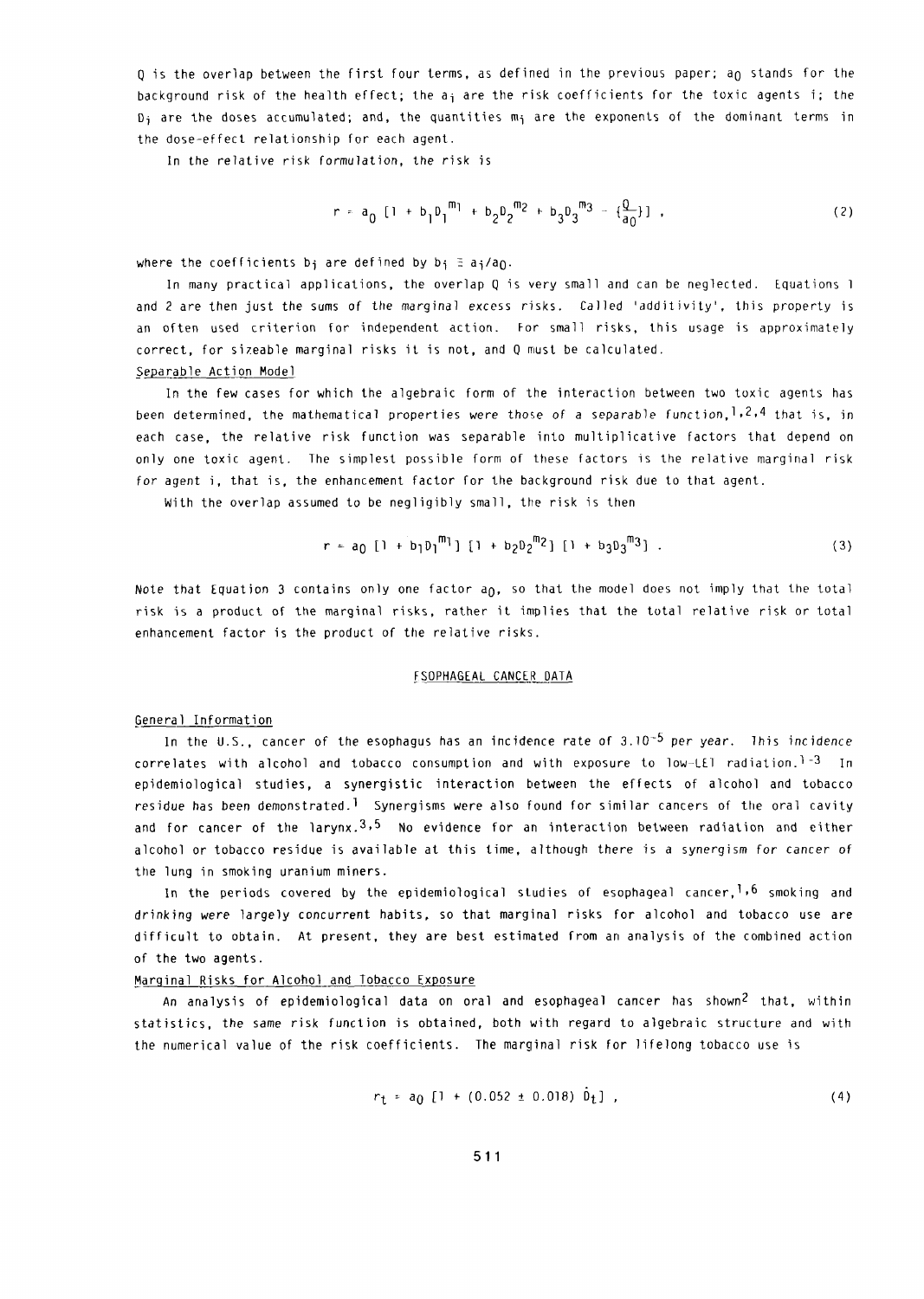where  $D_t$  is the exposure rate in g of tobacco smoked per day. The marginal risk for lifelong alcohol consumption at an exposure rate of  $\dot{\mathfrak{d}}_a$  in g of pure alcohol per day was found to be

$$
r_a = a_0 [1 + (0.0012 \pm 0.0002) \dot{b}_a^2]. \tag{5}
$$

Due to the way the data are given, exposure rates  $\hat{D}_j$  are used here as the primary exposure parameters instead of using the cumulative exposure  $\tilde{D}_i$ , which would be more appropriate. As drinking and smoking are usually lifelong habits, particularly during the period considered, the consumption rates can be assumed to be more or less constant, and exposure rate and cumulative exposure are approximately equivalent exposure parameters.

## Marginal Risks for Radiation Exposure

Cancer of the esophagus is one of the neoplasms found slightly, but significantly (0.05 < p < 0.1), in excess among the nuclear bomb survivors in Hiroshima and Nagasaki. The doses accumulated there were almost entirely due to whole-body, low-LEI irradiation, mostly gamma rays. The marginal risk function was found to be<sup>3</sup>

$$
r_n = a_0 [1 + (0.23 \pm 0.15) \, \theta_n], \qquad (6)
$$

where  $D_n$  is the cumulative low-LET, whole-body dose in Sv. The uncertainty of the risk coefficient for esophageal cancer is large, leading to a considerable uncertainty in the risks calculated. The risk is assumed to be real, because an excess radiation risk is also found in spondylitics given X-ray therapy.<sup>1</sup>

For exposure to high-LE1 radiation, the risk can be estimated if the assumption is made that the quality factor found for other tissues can be used for the esophageal epithelium.

#### RISK OF ESOPHAGEAL CANCER

## Dosimetry of High-LET Radiation in the Esophagus

Dosimetry of high-LET particles is difficult, due to the degradation of the particle energy in an extended source. For an accurate dose calculation, geometrical information on the source would be needed. This information is not typically available. In some cases, such as this one, the problem can be overcome by calculating an upper limit to the dose.

A high upper limit can be obtained by assuming that all high-LE1 activity is carried in the surface layer of the bolus of food or mucus descending the esophagus, and is evenly distributed over the depth equal to the range of the particles. If it is assumed that the entire bolus surface is in contact with the surface of the esophagus, then 14 of the particles emitted in the bolus will contact the surface tissues of the esophagus and deposit various amounts of energy there 1985-86 Annual Report, LMF-115, pp. 62-65). A reasonable approximation is that - on the average - half the maximum energy of the particles will be deposited in the surface layer of the esophageal tissue. This layer also is assumed to have a depth equal to the range of the particles in tissue.

The equivalent dose absorbed by the surface layer of the esophagus is then given by

$$
D_n = \frac{F Q E T}{8 S d \rho}, \qquad (7)
$$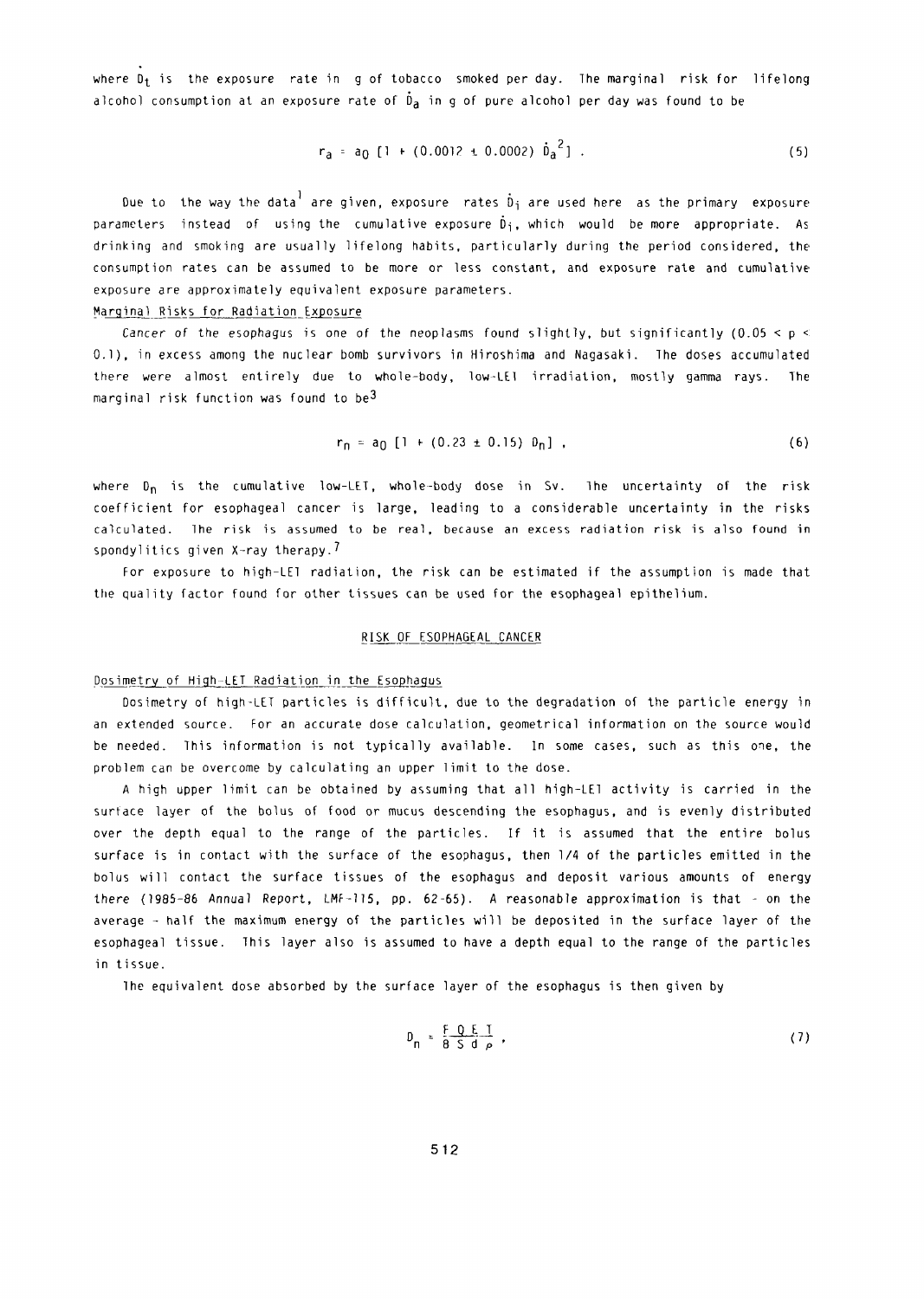where

- $D =$  equivalent dose (in Sv)
- $F =$  quality factor of alphas (20)
- $Q =$  total source strength (in Bq)
- E = total particle energy (5.15 MeV =  $8.25 \cdot 10^{-13}$  J)
- $I = trains$ it time (10 sec)
- S = tissue surface  $(0.0141 \text{ m}^2)$
- $d = range of particles (34.5 µm)$
- $\rho$  = tissue density (1040 kg m<sup>-3</sup>).

For 239Pu alpha particles, the equivalent dose to the esophagus per unit source strength can be calculated to be

$$
\frac{D_n}{Q} = 40.8 \text{ nSv Bq}^{-1}
$$
 (8)

for Standard Man. 8 If he works N years for 40 h/wk and 52 wk/yr, and is continuously exposed to the maximum permissible concentration of  $^{239}$ Pu, then the rate of deposition will be

$$
\frac{Q}{N} = \frac{110}{2200} \text{ Bq y}^{-1} \text{ for}
$$
 is  
obole 239pu  
insoluble 239pu (9)

If the  $^{239}$ Pu deposited is removed quantitatively, by way of the mucociliary escalator and the G.I. tract, the dose rate to the esophagus will be

$$
\frac{D_n}{N} = \frac{4.4}{88} \mu Sv \ y^{-1} \text{ for}
$$
 insoluble  $239p_u$  (10)

Twenty years of occupational exposure would tus result in an equivalent dose to the esophagus of 0.09 and 176 mSv, respectively, and a relative radiation risk of

$$
\frac{r_n}{a_0} = \frac{1 + (2.0 \pm 1.3) 10^{-5}}{1 + (4.0 \pm 2.6) 10^{-4}}
$$
 for  
insoluble  $^{239}Pu$  (11)

Compared to the risks due to alcohol and tobacco consumption, this risk is negligibly small, even though it is a high upper limit.

# Independent Action and Separable Interaction Risks

The independent action model for the three agents is given by

$$
r_{\text{ind}} = a_0 [1 + 0.052 \dot{b}_t + 0.0012 \dot{b}_a^2 + 0.23 b_n], \qquad (12)
$$

with doses and dose rates, as defined earlier. The total risk function r<sub>sep</sub> for a separable interaction is given by the expression

$$
r_{\text{sep}} = a_0 (1 + 0.052 \dot{v}_t) (1 + 0.0012 \dot{v}_a^2) (1 + 0.23 v_n) . \tag{13}
$$

This risk is expected to lie considerably higher than predicted by the independent action model.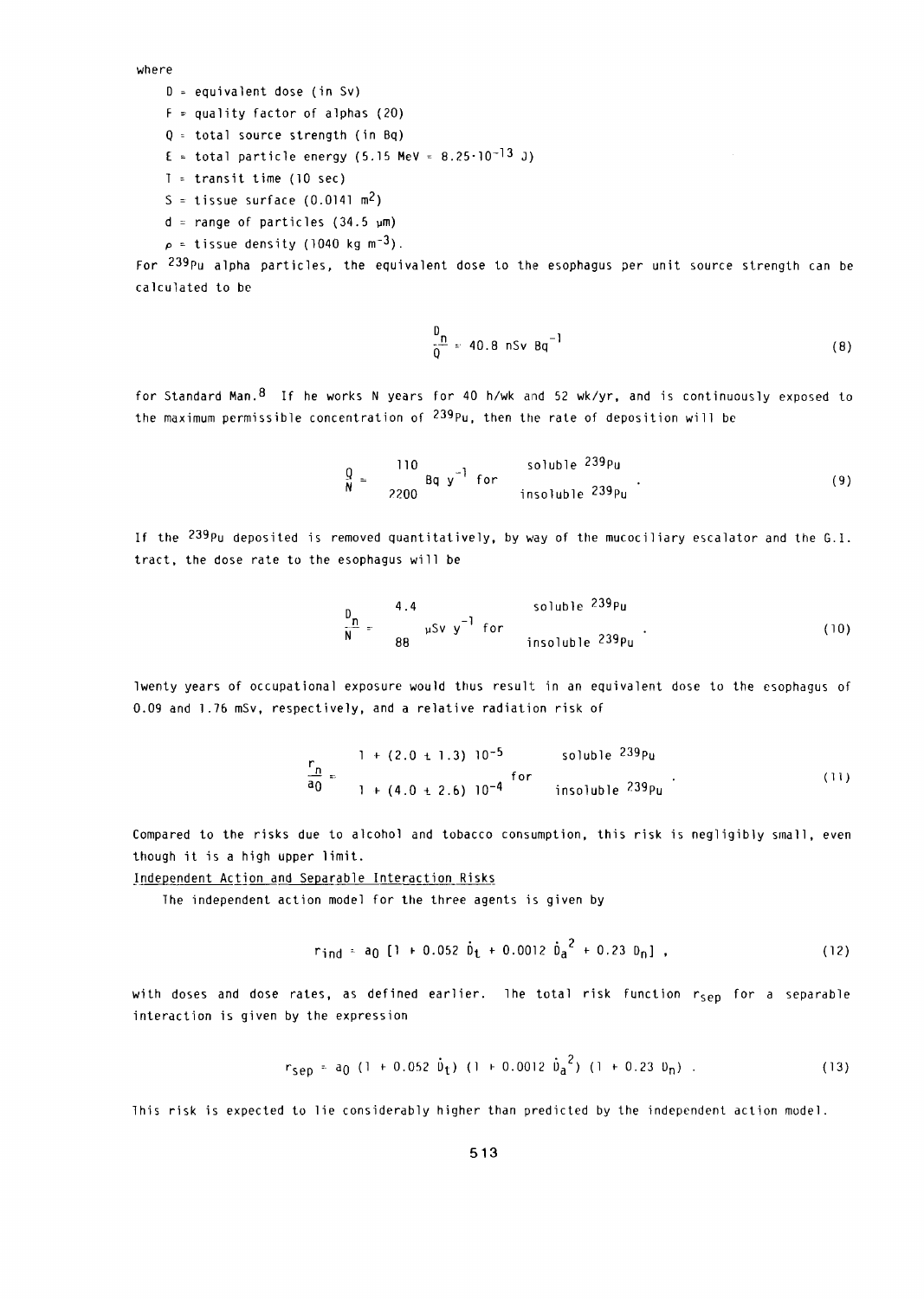### A Practical Example

As a practical example, assume that an individual has been working for 20 yr in a radiation environment involving 239pu and low-LET radiation. There are no elevated <sup>239</sup>Pu levels in the body, but the low-LET dose to the esophagus is estimated to be  $12 \pm 3$  cGy. The individual is a "two-packs-a-day" smoker, putting the exposure rate  $\tilde{D}_t$  at 40  $\pm$  4 g/day, and his consumption rate for alcohol is  $\dot{D}_a = 50 \pm 6$  g/day.

Thus the marginal relative risk for the tobacco consumption is  $R_t = 3.1 \pm 0.8$  and the relative alcohol risk is  $R_a = 4.0 \pm 0.9$ . The relative risk for the combination of exposures is R = 12 ± 4. Whereas the risk for high-LET radiation due to continuous occupational inhalation of 239Pu at 1 MPC is negligible, the risk due to low-LEI radiation from external sources may be just significant. At R<sub>n</sub> **t** 1.028 i 0.021, it is still marginally compatible with 1; an upper limit with a confidence level near 95% would be  $R_n = 1.07$ .

With these values, the combined relative risk for independent action of all three agents is  $R_{ind}$  = 6  $\pm$  1, and the separable interaction risk is  $R_{sep}$  = 13  $\pm$  4. Even with the use of the upper limit of  $R_n$ , however, neither of the two values is influenced appreciably by the radiation exposure.

# **DISCUSSION**

Models for quantal health effects caused by exposure to three toxic agents have beer constructed using different assumptions for the interaction. The independent action model provides the basis for determining whether interactions are present, whereas the separable interaction model provides a yardstick for the size of synergistic interactions. For both models, the formulae for the risk of three agents are given and discussed briefly.

As a practical example, cancer of the esophagus in correlation with the consumption of alcohol and tobacco, and with exposure to nuclear radiation, was treated in some detail. It was shown by an upper limit calculation that the dosimetry of the esophagus normally precludes large, high-LET doses from materials passing through. Unless relatively large, low-LET exposures from external sources can be demonstrated, it is thus difficult to arrive at a Si7eable marginal radiation risk. The total risk is predominantly driven by the large interaction between the alcohol and tobacco exposures.

#### REFERENCES

- 1. luyns, A. J., G. Pequignot, and 0. M. Jensen. Le Cancer de I'Cesophage en Ille-et-Villaine en Fonction des Niveaux de Consommation d'Alcool et de labac: Des Risques qui se Multiplient, Bull. Cancer 64: 45-60, 1977.
- 2. Seiler, F. A. Analysis of Health and Systemic Effects Caused by Two Toxicants, Environ. Int. 13: 459-467, 1988.
- 3. Preston, D. L., H. Kato, K. J. Kopecky, and S. Fujita. Studies of the Mortality of A-Bomb Survivors. 8. Cancer Mortality 1950-1982, Radiat. Res. 111: 151-178, 1987.
- *4.* Whittemore, A. S. and A. McMillan. Lung Cancer Mortality Among U.S. Uranium Miners: **it** Reappraisal, 3NCI 71: 489-499, 1983.